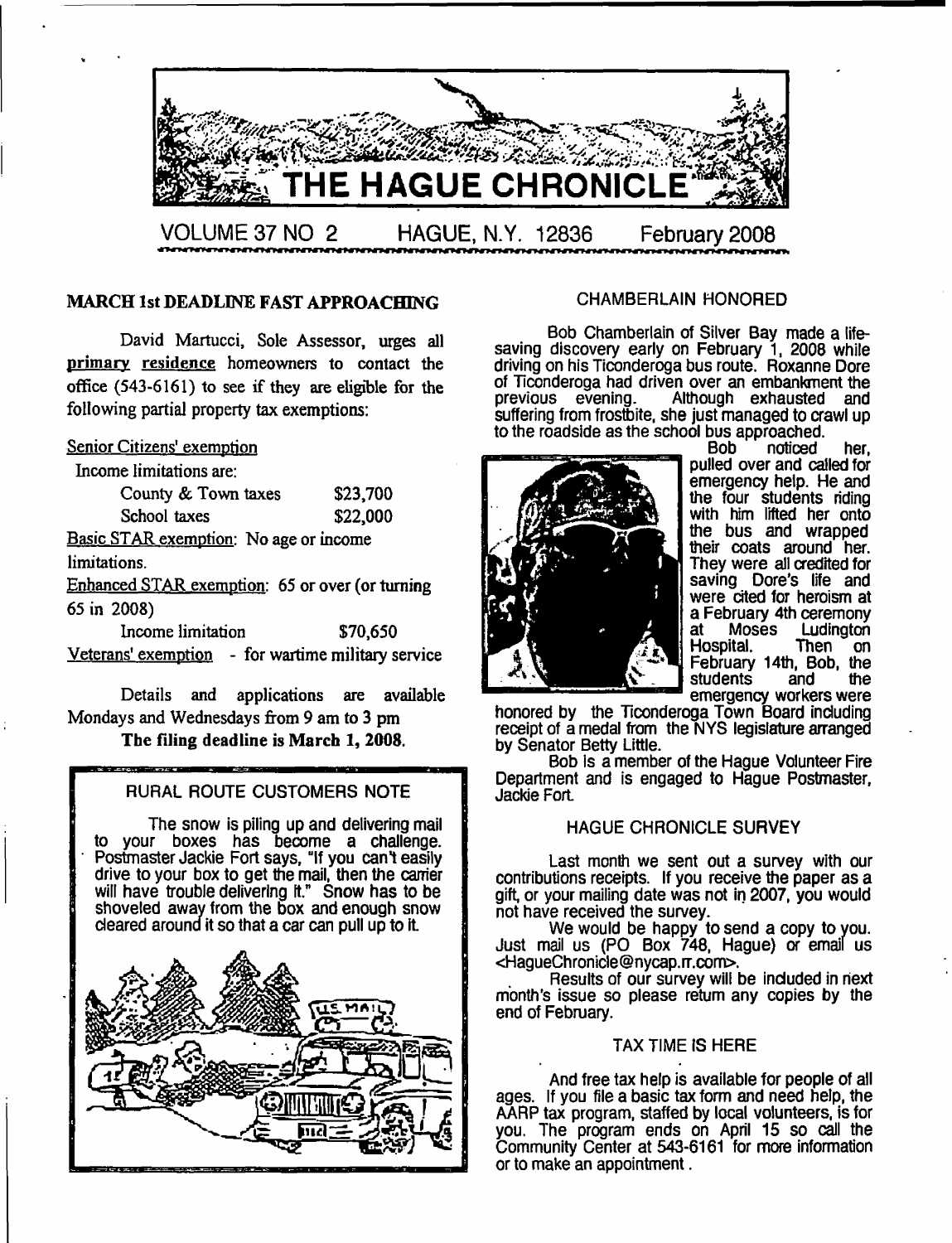$-2-$ 

The seniors had their first meeting of the new year on January 22nd. The new officers were introduced by Madeline Pelkey and she happily handed over the gavel to Judy Stock! (it should be noted that Bill Pelkey was grinning!) Plaques of Appreciation were presented to both Maddie and Emily Cobb.

Karen Laundree of the Hague Chamber of Commerce brought us up to date on the AARP Free Tax Preparation Program. This is the third year of the program in Hague and it is growing! They had 19 "customers" in their first year and last year there were 70! Senior Citizens and low-to-middle income families may participate by calling Bertha for an appointment The program runs from February 1st through April 15.

The Club will again plan the Memorial Day parade and weekend festivities under Maddie's leadership. The first Parade meeting will be held on February 25 at 9:30 am and anyone wishing to chip in and help is welcome!

The next general meeting of the Senior Club will be on Tuesday, February 26, at 1:30 PM at the Community Center. The program for the day will be our popular BINGO party. Participants should bring along a "white elephant" item which will become a prize for the winners. This is a fun way to spend an afternoon in February - helps to break up the winter doldrums -- so come and join us!

If you need a ride to any of our meetings, you can call Pat McDonough (543-6725) or Judy Stock (543-6517) and we'll make arrangements for you. See you on the  $26$ th!

#### CHORALE RESUMES REHEARSALS

The Champlain Valley Chorale announced resumption of rehearsals for its upcoming Spring concert. Weekly rehearsals will be held each Tuesday evening at 7:00 pm in Fellowship Hall of the First United Methodist Church, Wicker Street, Ticonderoga until the concert presentation in May. New singers in all sections are welcomed, and no audition is necessary. For further information, please contact Richard Barney at 585-9809.

On Saturday, May 24th, The Hague Senior Citizens Club once again will sponsor Hague's Memorial Day Celebration. We ask that you all mark the date on your calendars and start planning now.

Fa the FUNFEST at the Town Beach we will be seeking crafters, food concessions, demonstrations of interest, etc. Fa the PARADE anyone can enter - family groups, clubs, businesses, single individuals, clowns - both youth and adult. Prizes will be awarded in several categories.

The Parade Committee will be meeting on Monday, Feb 25th, at 9:30 am at the Community Center. Anyone interested in planning this event is welcome to join us. Club Membership is not a requirement. For further information please contact Emily Cobb at 543-6325 a Madeline Pelkey at 543-6130. ... mp

#### MEMORIAL DAY DOG SHOW

Linda Benway has announced that the popular Dog Show, held in conjunction with the Senior Club sponsored Funfest, on the day of the Memorial Day Parade will be repeated. For more information or to volunteer for this event, contact Linda at 585-6884.

#### PIZZA AND A MOVIE

On the second Friday of each month through May, the Silver Bay YMCA is offering a movie and pizza evening for the general public at 6 pm in Watson Arts Center. It is a fun gettogether where neighbors spend a little time with other neighbors. For a suggested donation of \$5 they offer a movie on the big screen as well as pizza, salad, and beverages. They would appreciate an RSVP before the Friday to ensure that there will be enough pizzas for all.

The upcoming movies will be "Calendar Girls" on March 14th, "Ocean's Thirteen" on April 11th and "Music & Lyrics" on May 9th. For further information contact Chip Devenger at 543-8833 x 215 or email <[cdevenger@silverbay.org](mailto:cdevenger@silverbay.org)>.

|                                                                                                  | THE HAGUE CHRONICLE is mailed out by volunteers on the Thursday after the third Tuesday     |  |
|--------------------------------------------------------------------------------------------------|---------------------------------------------------------------------------------------------|--|
| of each month. The news deadline is six days earlier. Please send news or address corrections to |                                                                                             |  |
| Uudy Stock at <haguechronicle@nycap.rr.com>.</haguechronicle@nycap.rr.com>                       |                                                                                             |  |
|                                                                                                  | The Hague Chronicle is supported by its readers and you may send your yearly tax deductible |  |
| contribution (check your label) to: the Treasurer, George lanson at:                             |                                                                                             |  |
| THE HAGUE CHRONICLE                                                                              |                                                                                             |  |
| <b>PO Box 748</b>                                                                                |                                                                                             |  |
| Hague, New York 12836-0748                                                                       |                                                                                             |  |
| Editor/Publisher: Judith Stock (518-543-6517)                                                    | Editor/Publisher, Emerita: Dorothy Henry                                                    |  |
| Reporters/Correspondents: Pat McDonough (pmm), Madeline Pelkey (mp), Joe McCranels (jmc)         |                                                                                             |  |
| Our website: www.thehaguechronicle.org                                                           |                                                                                             |  |
|                                                                                                  | $\Omega$                                                                                    |  |

**2/08**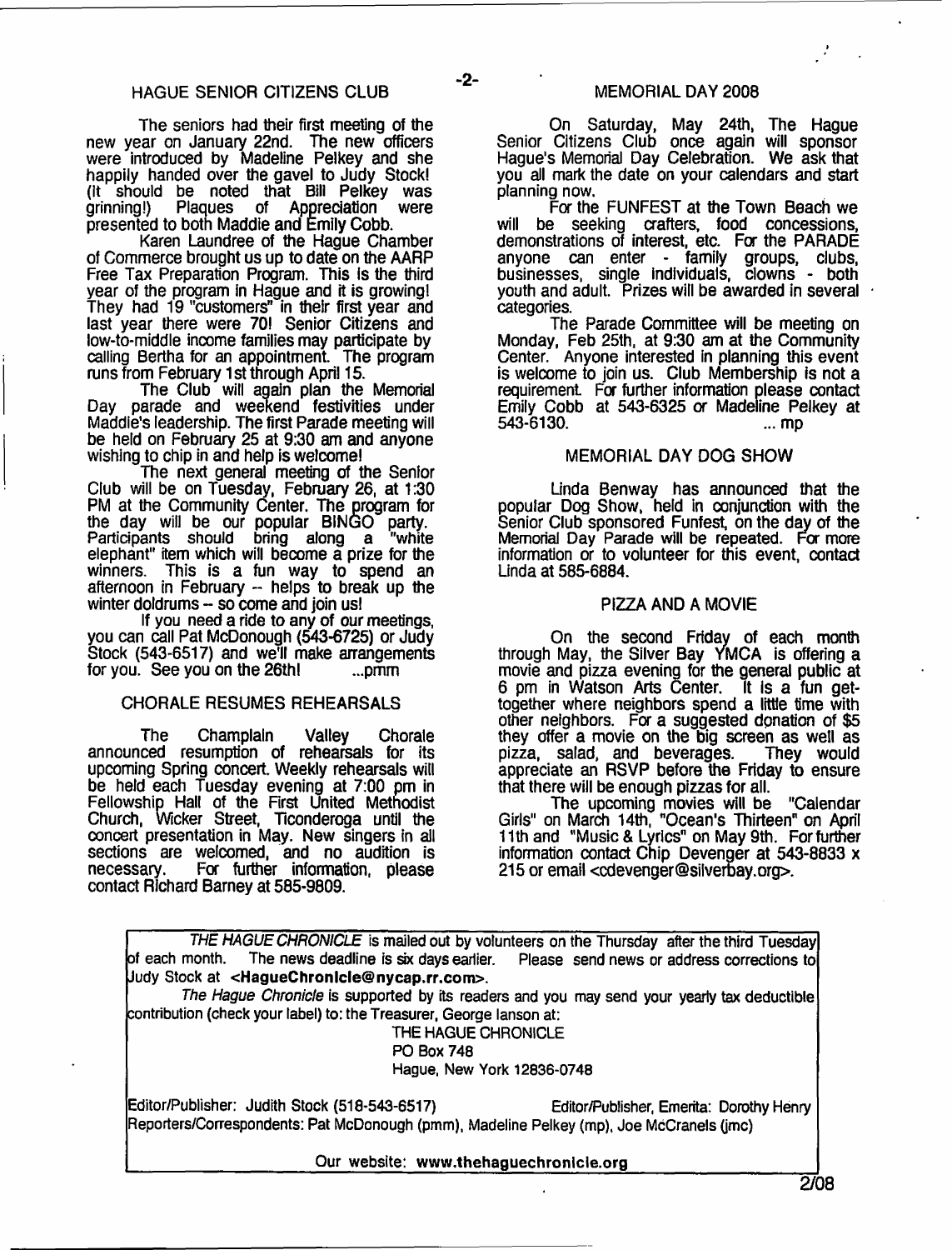The Hague Fish & Game Club has planned its annual Fishing, Ice Auger & Chisel Contest for March 8th & 9th with lots of cash awards including \$200 each to the largest Lake Trout and Salmon, In the adult division. There will be music and food at the club on Saturday evening.<br>Treasurer Korinna

Treasurer Korinna Ryder has announced that in September she submitted a grant application to the Friends of the NRA and the dub will be receiving \$4025 to redo the<br>shooting range. Among the plans are Among the plans are permanent, enclosed shooting positions and upgrading the downrange targets. The Club is also holding a raffle for a Mossberg model 500, 12 gauge pump in full camouflage with tickets at Norinna Ryder & Steve Ramant

events and at the Hague Market where the gun<br>is on display. Also at the Hague Market Also at the Hague Market and available to the public are shirts, caps, sweatshirts and other items with the Fish & Game Club logo on them.

For more information on the Club or any of its events call Val Lawrence at 543-6846, Steve Ramant at 543-6542 or Korinna Ryder at 543-6157.

#### TRIATHLON TO BE STAGED AGAIN

Randy Engler, founder of North Country Events, has announced that the 2nd annual *North Country Triathlon* will be held on Saturday, June 28th starting at 7:30 am at Hague Beach. For the 2008 race they will be adding a Sprint distance race in addition to the Olympic distanoe race.

The 2007 event raised over \$4000 to support The Hope Lodge in Burlington, VT which is a non-profit organization where cancer patients can stay while receiving treatment. Most of their patients are from the upstate New York region. The 2008 event will also raise funds for the ROOM-TO-READ organization which seeks to intervene early in the lives of children.

For more information of the events or to volunteer see <[www.northcountrytri.com>](http://www.northcountrytri.com).

#### HVFD 2007 IN REVIEW

The year past at the Hague Volunteer Fire Department (HVFD) was marked by some significant changes in leadership, an ambitious schedule of training and certification and a busy call schedule. With the departure of long time Chief Chris Swinton, Dave Hoffay and Jim Young were appointed and then elected Co-Chiefs for 2008.

Training occurred in several areas, most notably; 240 man hours in Confined Space Rescue, a National Grid Electrical Safety Class, and a Response to Hypothermia class. There were 2 newly certified EMTs (Meg Haskell and Jocelyn Fisher) and 2 recertified EMTs (Lu Megow and Bill Cobb). Recently WC Emergency Communication Specialists presented a course to 24 members.

For 2007 there were a combined 131 EMT and Fire calls using 1576 man hrs. The Department is enthused with the progress to date toward reorganization, and we look for community support as we move into the new year.  $\ldots$  imc.

#### OWL PROWL

On Saturday, March 22, 2008 at 7:30 p.m. the LGLC staff will lead a ramble through the wintry landscape in search of owls at the Pilot Knob Ridge Preserve, in Fort Ann. You can join them to learn the different sounds of the common species of owls found



- **3**-

#### BATTLE ON SNOWSHOES 250TH ANNIVERSARY

in the area and may even catch

On Saturday, March 8, 2008 the Town of Hague will sponsor a snowshoe and ski rally at the Rogers Rock Campsite to commemorate Major Robert Rogers historic Battle on Snowshoes.

Events will occur from 11 am - 2 pm. . Period garb and gear are encouraged but not required. NASTAR format race option - ski, snowshoe or both. Prizes will be offered for most authentic garb and best race times.

A special guest will be Bob Bearor, author, reenactor and foremost authority on Rogers' battle. He is the author of five books on the French and Indian War, His 'The Battle on Snowshoes" has had over 30 printings and is available on VHS and DVD. Bob will also be presenting a slide/lecture program the evening before at the Ticonderoga Community Center at 7 pm. The program will include the "Legend of Rogers Slide."

Come on March 8th to help celebrate this important event in the early history of what would eventually become Hague. Come to participate or just to watch for a time of fun, food and history. For information call Joe McCranels at 543-6588 or Karen Costello at 543-6590. ...jmc

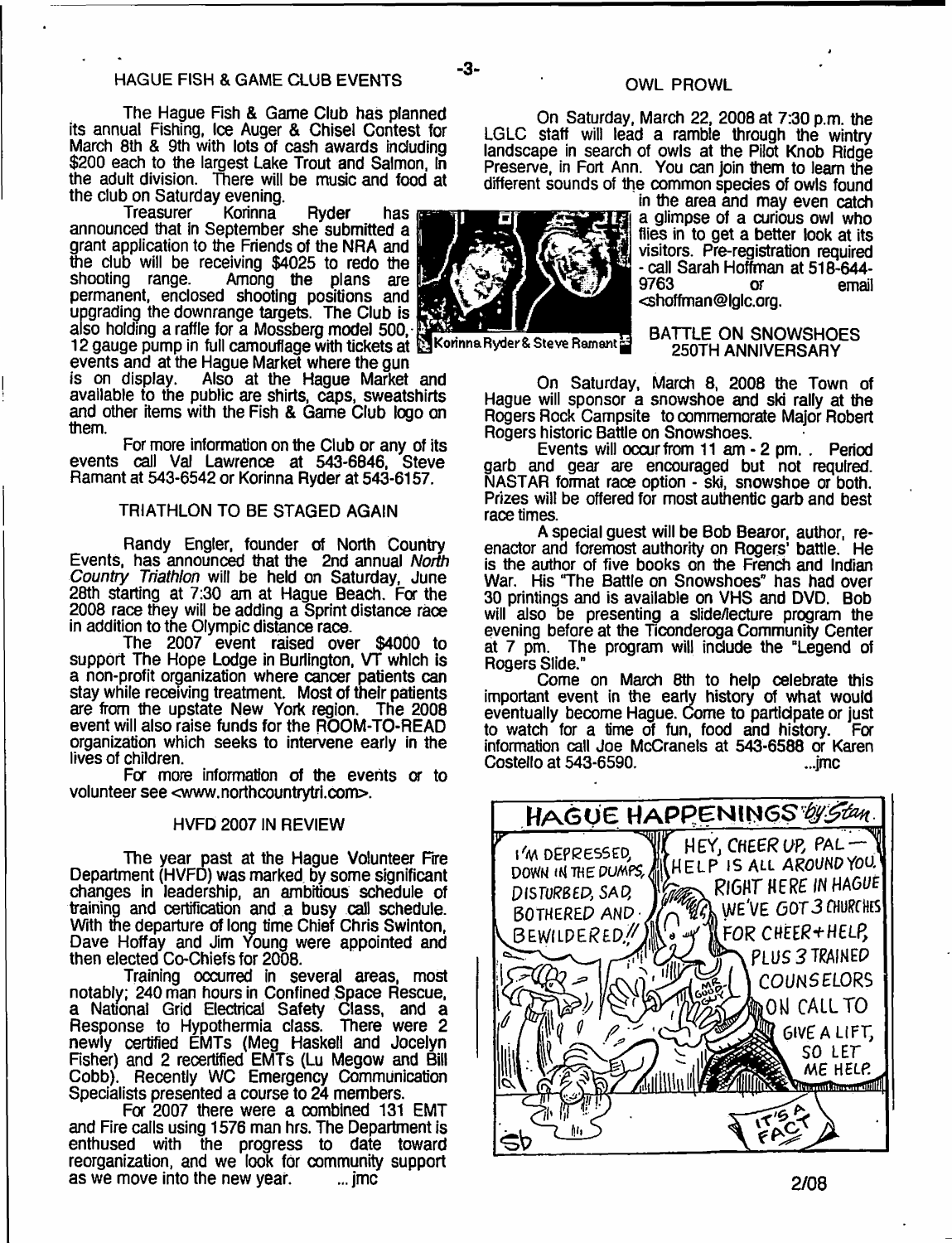The meeting was canceled due to lack of applications. The next ZBA meeting will be held on February 21 st.

#### PLANNING BOARD - 2/7/08

Chairman EJ Siwek and members Roily Allen, John Brown, Bruoe Clark and Pam Peterson were present. Dick Frasier was absent and there was one vacancy.

#### CONNOLLY. <26.18-1-81 9236 Lakeshore Dr (TR-11

The applicant is requesting an addition to a legal nonconforming structure. A 48 sq. ft. raised walkway is proposed for the purpose of relocating the entrance to the structure. Although the entire structure will be renovated all other components of the structure will remain within the footprint of the original structure. A 22% increase in living space is proposed. The applicant is also requesting a variance to build a 165 sq. ft. lean-to within 50 feet of the Lake. A stormwater plan has been submitted. A site visit was planned.

#### MORGAN (76.20-1-12) 8116 Lakeshore Dr (TR-1R)

The Board approved a reissuing by the ZEO of a Hague Land Use Compliance certificate that had expired. Although the dwelling is not completed all of the setbacks, height, and compliance issues still exist.

#### USING THE WARREN COUNTY GIS MAP

Some readers have wondered 1) why we include the tax map number in our Planning and Zoning reports and 2) where the properties are located. This number identifies the parcel and can be referenced in the Assessor's books at the Community Center.

For those of you with internet service, here is a very useful tool to get the information. Go to <<http://gis.co.warren.ny.us>>. Click on "Hague". Click on "Search for Parcel". Enter tax map number and search. Voilal You can work with the other features such as: "click on map to:" zoom, identify, pan, etc.

#### SECRETARY NEEDED FOR MEETINGS

With the resignation of Nancy Young as secretary of the Planning Board and Zoning Board of Appeals, the Town of Hague is looking for another person to take the minutes. The Boards each meet once per month. Any interested person should contact the Community Center at 543-6161.

#### TOWN BOARD MEETING - 2/12/08

Supervisor Dan Belden and Board Members Edna Frasier, Dick Gladu, Mark Martucd and Rudy Meola were all present.

Joe McCranels appeared before the Board with a request for \$300 toward the reenactment of Rogers Battle on Snowshoes. The request was approved and it will come out of the occupancy tax funds which are used for promotional events. However, Supervisor Belden pointed out that the funds cannot be used for prize money or food.

McCranels also mentioned that the responsibility for cross country ski trail grooming had been transferred from the County to the Town which then "subcontracted" it to the Hague Sno-goers.

Art Hatfield represented the Walkway Committee (it is only a walkway now - not a joint  $w$ alkway/bikepath) with a request for commitment from the Town on maintenance of the walkway once it is completed. This decision is needed before the June application for the grant Maintenance could include plowing, repairs, cleaning, etc.

David Dunn outlined some of the Chamber of Commerce activities for the coming Winter Weekend and also mentioned that the Chamber has a new website designed by Nikolay Wilen [<www.visithague.com>](http://www.visithague.com). The Board agreed to have the Visitor Center facilities opened on Friday for the weekend and then closed on Monday. The road race will originate from that area.

Tom Haskell, President of the Hague Snogoers snowmobile club asked for help to ensure that the roads used for snowmobiling (among them are Tannery and McCoy roads) are not plowed back or have sand put on them. He noted that they are working hard to make them attractive to tourists coming into town and don't want people having to ride on dirt. The Highway committee will discuss the matter with the highway personnel. The Town has approved money in the 2008 budget for the grooming work and the Supervisor said that a check will be written to the Sno-goers when funds come in from the county.

Linda Benway asked what had happened on plans for cable service on New Hague Road. Property owners had been receiving letters from Time Warner that they would have to pay to have it done. Supervisor Belden said that was an enror since the Town had designated its portion of the franchise fees for it. He will urge them to get He will urge them to get started on the project.

Benway also announced that she will again organize a Dog Show for the Saturday of Memorial Day weekend. She suggested more benches for the Park and Art Hatfield said that the Kiwanis Club might donate them.

Although the issue was not clarified for the audience, apparently a resident was cited by the Town for barking dogs and then fined. Linda Benway asked about the situation since the dogs are still barking. She wondered if a new law could be proposed.

#### Committee Reports:

Assessor/Justice - Councilman Gladu reported that a Supreme Court judge in New York has ruled that the State cannot use taxpayers money for taxes on forest preserve lands. This ruling could have a great impact in Hague where 52% of land is owned by NYS. Since this affects all the counties in the Adirondack park they will be fighting it

Buildings & Grounds/CC - Councilman Martucci mentioned a lack of offics space and a plan to convert the Board Room to the Assessors office and the two offices of the assessor would be freed up with one used for the Town Board members and the other for the Town Historian. Councilman

Con't on page 5 - Town Board 2/08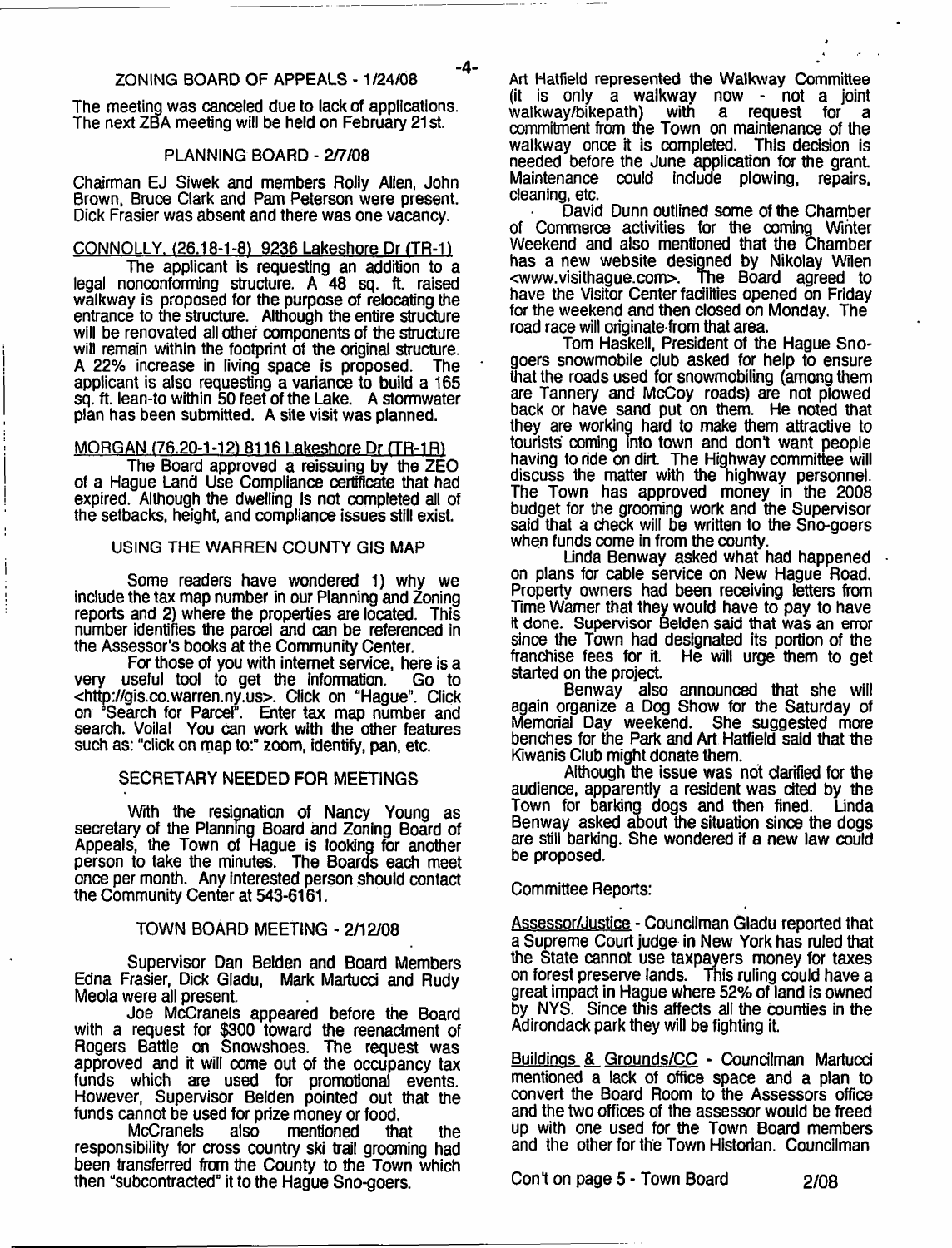#### Cont from page 4 - Town Board

Meola noted that this was a far-reaching proposal and a decision should not be made immediately. Martucci felt that it should be implemented even if temporary. However no change can be made now since the Board room is being used by the AARP volunteer tax preparation program.

Martucci also noted that the proposal for work on the back porch are due back in March and should be ready for the next meeting.

Finance & Insurance - Council member Frasier reported that they are getting ready for requests for proposals (RFP) on the Town insurance coverage. She also noted that CD rates have gone down and that GFNB, TDBanknorth & TFCU will be asked to give presentations to the Board.

Councilman Meola asked the Supervisor what process had been used to renew the CDs. Meola also noted that if rates had been selected at different banks, the Town could have, for example, earned more than 2 times the interest it received during December and January on the general accounts. He submitted a proposal for the board to study from GFNB with a variety of options.

Fire Dept. - Councilman Gladu noted a problem with getting water out of the new hydrants in the Town Park which will need to be corrected in the spring.

Highway - No bids were received on the truck so suggestions were made that it be put into the County auction or on eBay. Councilman Gladu reported that the highway department has gone through 1/2 the salt budget for the year. He also noted that the "CHIPS" (highway) money from the state will be less this year. The Supervisor noted that the highway department has been using the transfer station truck and the transmission went out so repairs should be charged to the highway budget.

Museum & Historian - Councilwoman Frasier said that she has met with the new Town Historian Jerry Crammond and as Chairperson of the committee she will be the liaison with him.

Personnel - The committee interviewed 4 people who were all very qualified for the Planning Board vacancy. They recommended that Martin Fitzgerald, who has the most experience, be appointed. The other names will be kept on a list for any future vacancies.

Planning/Zoning/Stormwater - Councilman Gladu reported on a request from the ZEO for permission for planning and zoning members to attend a 2 day Lake Placid meeting. He and Supervisor Belden also plan to go. ZEO Cathy Clark has set May 14th for the Training Day for members of those boards.

Councilman Gladu also reported meeting with a communications cell system provider. There are systems that can be used but because of the light traffic in our area it is cost prohibitive. The company could link to a receiver/transmitter pole in Ticonderoga but it would cost about \$45K per mile or a total of about \$450,000. The committee will continue to search for options.

Recreation/Promotion & Youth - Councilman Meola<br>announced that the Warren County Youth announced that the Warren County Youth Leadership Conference will be held on March 12 at Adirondack Community College. He offered to take any interested young people to the conference and the Board gave him authonzation to do so.

Sewer District #1 & #2 - Supervisor Belden reported on a leak in the 9N pump station in Sewer District #1 causing a need for emergency repair. He called other Board members for approval to spend the necessary \$8000 which will come out of the sewer capital fund.

Most of the necessary easements have been signed for Sewer District #2 but they need 2 more to be signed.

Town Park - Councilmen Meola and Martucd met and recommended the following employees for the summer. Park Attendants - Scott Barringer and Kathi Ramant, Visitor Center - Evelyn Gravelle and Joe McCranels, and Life Guards - John Paul Ockrin and Jamie Patchett and Frankie Lafferty (alternate) pending certification.

Transfer Station - Councilman Martucci said the current contract will be up for renewal and they will go over it. Councilman Gladu said they will have a plan for Clean-Up day.

Under other business, the Board:

1. Approved 4-1 the signing by the Supervisor of the Cross-country ski trail management agreement Councilman Meola noted that the contract had been signed by the Supervisor previously before authorizing him to do so. The agreement gives the Town all responsibilities for the trails including liability.

2. Approved a request for training expenses in June for Waste Water Treatment Plant employee O'Leary. 3. Approved the signing by the Supervisor of the \$1500 contract with the Hague Sno-goers to maintain the Cross-Country ski trails.

4. Approved recommended changes in the Employee Manual.

5. Appointed Martin Fitzgerald to fill a vacancy on the Planning Board with term to expire in December 2014.

6. Received a letter from Randy Engler about the 2008 North Country Triathlon and will set up a meeting with him.

7. Received the year-end financial statement from the Hague Senior Citizens Club.

8. Approved a request by the Chamber of Commerce to use the Community Center for the August 1-3,2008 Annual Arts Fair.

9. Discussed a letter from the NYS DOT recommending enforcement rather that a reduction in the speed limit by Rogers Rock campsite.

10. Received a thank you for the \$250 toward the Federal Scenic Byway.

Con't on page 6 - Town Board

**2/08**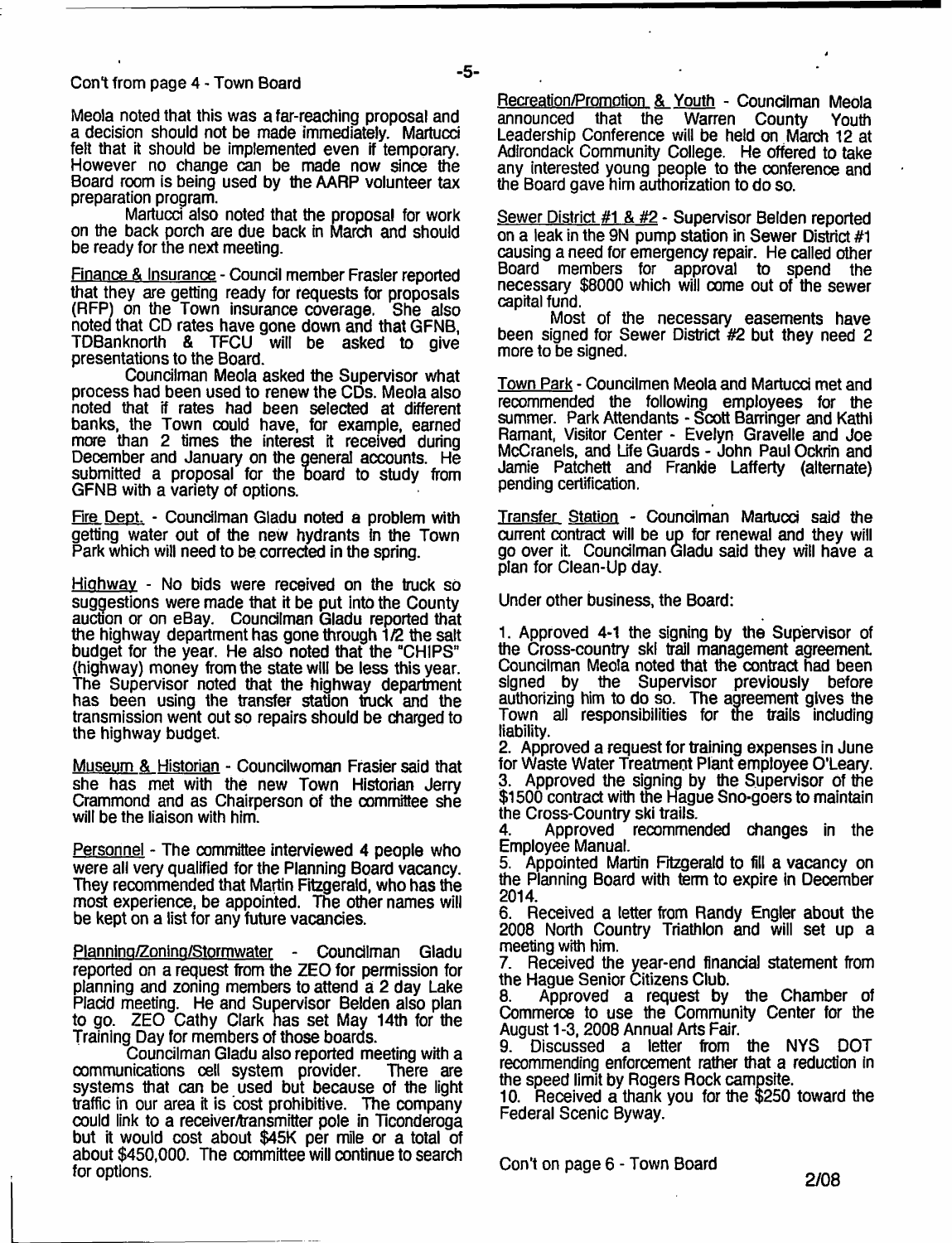#### Con't from page 5 - Town Board

11. Approved a motion to sign the \$8,500 contract^ with Alonzo Fireworks for 1/2 hour for the July 3, 2008 fireworks show and also gave them permission to dock at the Town boat dock from June 27 until after the fireworks.

12. Passed a resolution about the Henry Knox Cannon Trail Marker in Sabbath Day Point

13. Accepted with regret the resignation of Nancy Young as secretary to the Planning and Zoning Boards effective March 1, 2008. advertise to fill the vacancy.

14. Approved a \$1000 agreement with Thermal Associates for maintenance of the cooling system. 15. Approved the hiring of summer personnel.

16. By consensus agreed to maintain the proposed walkway. Supervisor Belden said his idea would be to buy a small tractor with cab and snowblower and that could be put into the grant application.

#### Supervisor's Report:

Supervisor Belden mentioned tax assessments might be done by the county.

Councilman Gladu noted that New York has one of the most complex and difficult assessment procedures in the nation and read a letter from Governor Spitzer.

Gladu said that the state must establish standards and that money would be wasted if done by the counties.

Councilman Meola said that the town is limited in what it can do but the the Board should try to meet with the Ticonderoga School Board and Town Board to discuss the issues. If might help if Hague and Ticonderoga were to send similar petitions and there was a consensus as to what has to be done.

Belden reported on the Gaslight Village property environmental project in Lake George Village. He said he wasnt in favor of it because he didnt like the DEC easement and that the project doesn't benefit Hague directly but it does benefit the Lake.

#### **HAGUESCAPES**

You must see this! The Hague Firehouse Restaurant has been transformed into a marvelous art gallery with the showing of "Haguescapes" paintings by Richard Stout and Victoria Stewart. Fourteen of these bold and colorful works grace the walls for a show that will last until March 2. The public is invited to a reception on Sunday,

February 24,2008 at 4 pm at the restaurant.

Richard Stout and Victoria Stewart first visited at Silver Bay and then they rented summer places. In 1978, they purchased the Turner family property adjacent to Lake Forest Acres. In 2005 they made Hague their permanent home and have extensively renovated the home to include their studios.

Richard and Victoria, a portrait painter, are active members of the new Ticonderoga Arts Council.



### **Katie Wells, Hague Creek chef**

A.

#### HAGUE CREEK COMPLEX FOR SALE

The Hague Creek Antiques & Gift shop building with the Post Office and the Hague Creek Cafe are all listed for sale with<br>Alison Craig Realty Alison Craig Realty

<[http://www.alisonvcralgrealty.com/comm3.htm>](http://www.alisonvcralgrealty.com/comm3.htm). Good news for anyone wanting to own a great, wellestablished business in Hague. Even better news for town residents is knowing that the businesses will remain open and, in fact, a full summer's planning is well under way.

÷.

Diane and George Farinick have worked side by side for over 50 years and would like to enjoy retirement and travel. We wish them well as they certainly deserve it but we are glad they will maintain the business until it Is sold.

The Cafe continues with its special dinners on Wednesday evenings. For menus and more information see <www.haguecreekcafe.com>.



#### **Paintings by Richard Stout from " HAGUESCAPES"** म दलामाण्या

~ **2/08**





- **6**-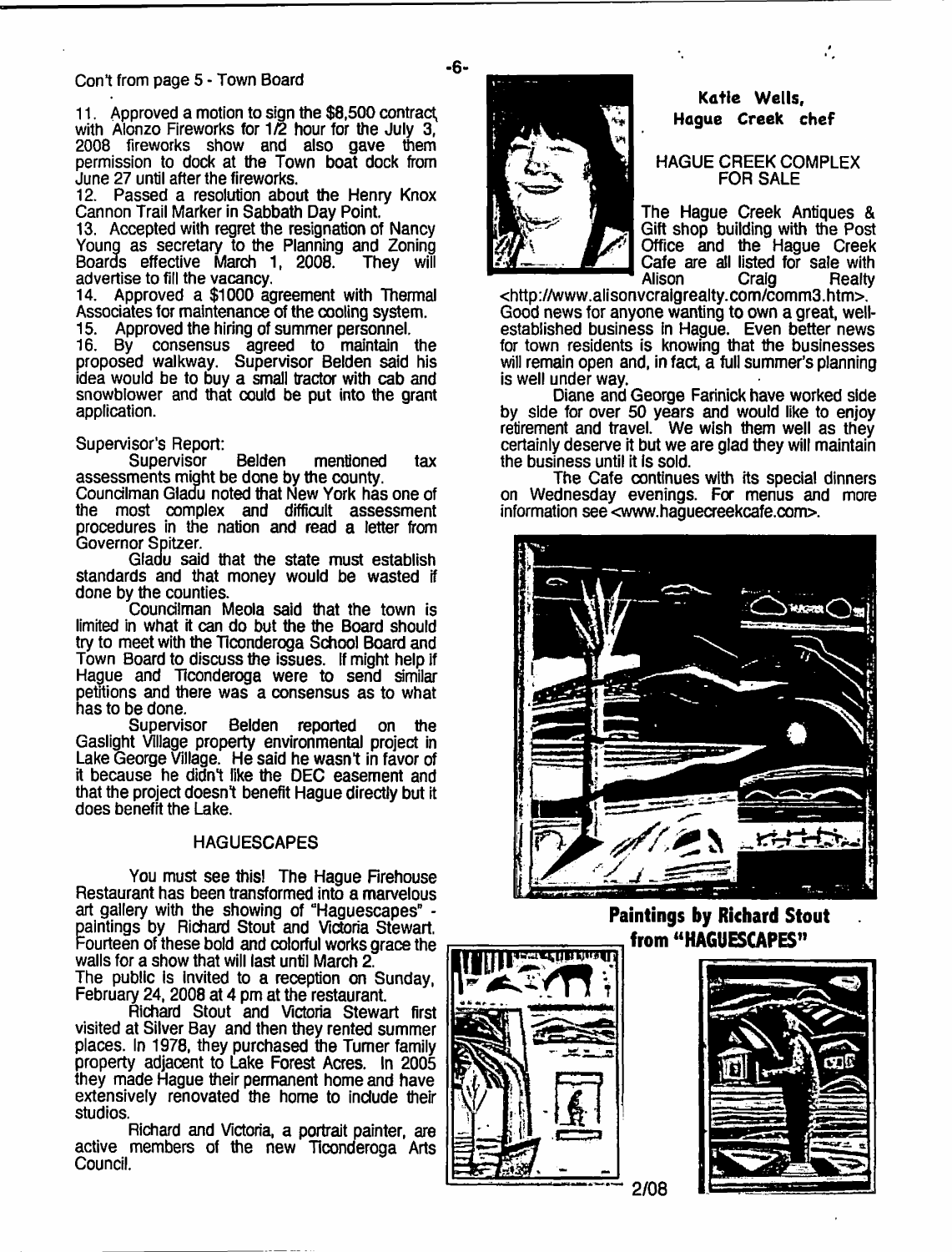# *-SOUNVINGS-*

-7-

BORN: A son, Brendyn Jacob on February 7, 2008 to Amy and Justin Molnar of Southampton, NY. Brendyn is the grandson of Kathi and Steve Ramant of Hague.

MARRIED: Matthew Elliott and Bonnie Tsui at Silver Bay on Slim Point on July 21, 2007. Matt is the son of Robin Van Sickle and James Eliott, and grandson of Ted and Shirley Halliday of Silver Bay and Carlisle, PA. Matt and Bonnie are living in San Francisco, CA.

DIED: Robert Brennan on August 30, 2007. He is survived by his wife, Ann and his six children. Bob's cottage on Uncas Bay was his delight for fifty years and continues to be a second home for his children.

CONGRATULATIONS: To Edward & Bessie Yaw formerly of Hague who celebrated 50 years of marriage on January 4, 2008. And to Bessie who will be 94 on March 30, 2008. They now reside at the Adirondack Tri County Nursing Home. Their address Is PO Box 500, Rm # 109B, North Creek, New York 12853 and they would love to hear from any friends in Hague.

#### ATHLETE OF THE MONTH

Special congratulations to Karen Costello who has had an active and successful month of sporting activities. She came in fourth, and had a personal best, in the Lake Placid LOPPET long distance (25K) nordic ski race in the 50-55 women's age group. During the Winter Weekend on Saturday she competed In the Fred LaPann 5 mile race and came in 2nd in the mixed age group.

On Sunday, after cross-country skiing on the Rogers Rock Park trails in the morning, Karen and her family sold hot dogs and hot chocolate to grateful skiers and snowshoers enjoying the Park and wonderful view of Lake George. Proceeds of the sale went to the John Costello Memorial Fund and the Beste Scholarship Fund.

Karen Costello at Rogers Rock Ski Trails

#### TAX REFORM

Since 2003 we have been reporting on the efforts of Councilman Dick Gladu and others in the area (including John Whiteley, Richard Wray, Bert Windle) to address the issues relating to property tax and school funding reform.

Some of these efforts created the Tri-County Committee for Property Tax Relief - an action-oriented group of citizens in the North Country who are deeply concerned about the burdens and inequities of New York State's local property tax system - a situation<br>spiraling out of control. Resolutions, petitions, spiraling out of control. meetings with legislators and testimony for government panels have all been part of their volunteer work. One result of this activism has been the establishment by Governor Spitzer of a NYS Commission on Property tax relief. John Whiteley has given testimony to the Commission who are expected to release a preliminary report by mid-May.

Over the past two years the Tri County Committee for Property Tax Relief has been working with our legislators ( Senator Little, Assemblywoman Galef, and Assemblywoman Sayward) on the development of a circuit breaker bill which caps a residential homeowner's property tax at a certain aortion of his household income. The circuit breaker has been traditionally used for homeowners with very low incomes and low assessments. The concept has been practiced in New York for decades with the maximum household income capped at \$ 18,000 and the maximum eligible home value at \$ 85,000.

During the past month, 52 Tax Activists groups, representing tens of thousands of concerned tax payers across the State have joined forces under the name of the *New York State Coalition For Property Tax Reform* and are currently lobbying our legislators to pass a property tax relief bill in the form of a circuit breaker bill followed by substantive school funding reform reducing the dependency on property taxes.

While overall progress towards meaningful property tax relief and school funding reform may be admittedly viewed as slow, the key issues have been recognized and substantive work put in place. The Coalition of concerned tax payers will continue to push for meaningful reform.

For additional specific information, contact Dick Gladu <[rgladu@nycap.rr.com](mailto:rgladu@nycap.rr.com)>.

#### MORE YOUTH OPPORTUNITIES

Youth who would like to leam about trees, insects, how to read a compass or all about fly fishing can join 4-H clubs being formed by the Cornell Cooperative Extension. For more information on these and other programs or to volunteer to help, contact Shawn Lynch, Community Educator at 623-3291.

#### CATHOLIC CHURCH NOTE

It has been announced from the pulpit of Blessed Sacrament Church that beginning in 2009, there will be no services during the winter months of January through March.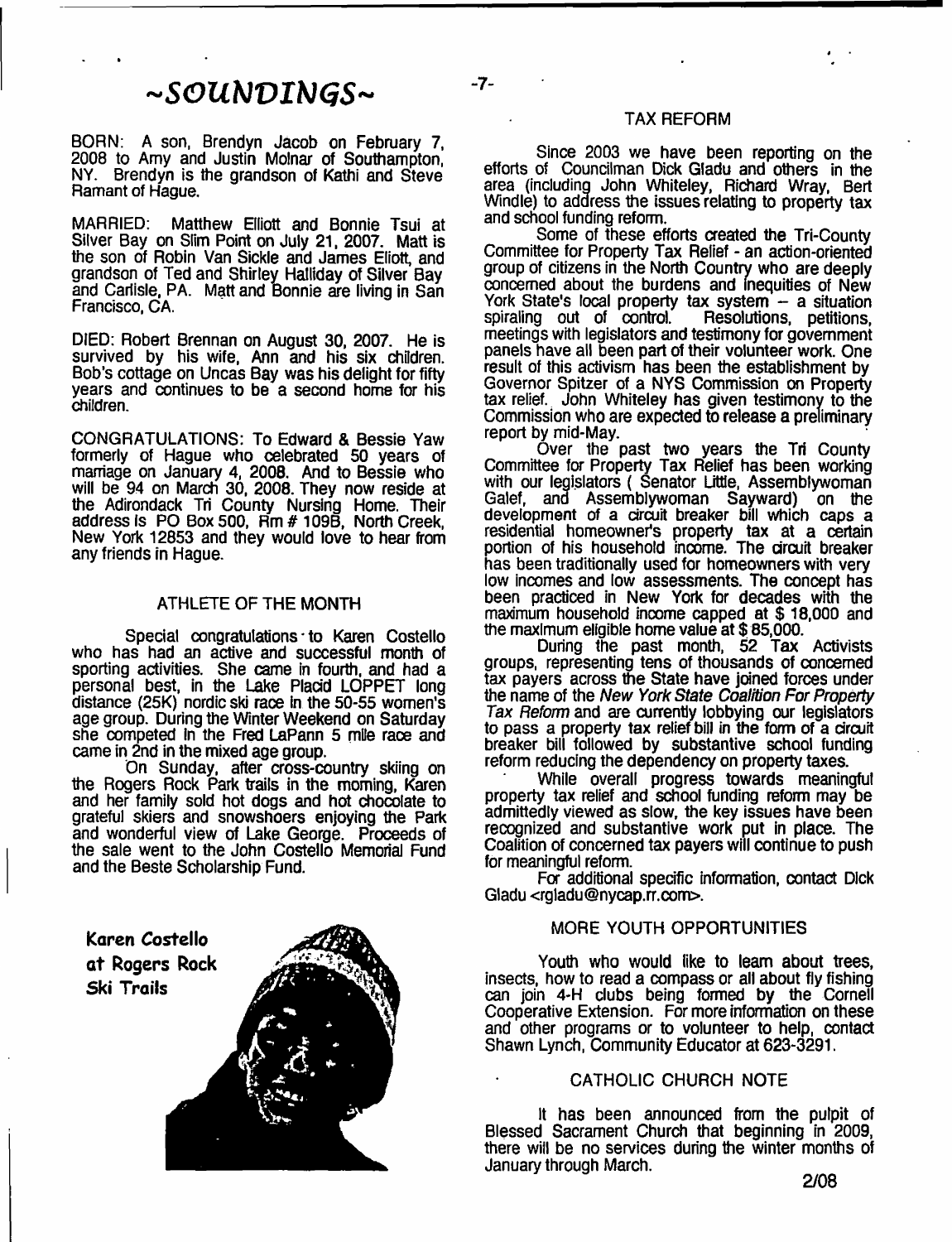#### **LOOKING BACK.**



#### **to the 1978 WINTER CARNIVAL**

SNOWMOBILE RACES: Saturday afternoon 23 snowmobiles raced each other around and around a one mile course. They were divided into four classes and had to go round 50 times except in one class where the winner found himself with no competitors after about 40 laps.

- **8**-

Each entrant paid \$15. to enter the grueling chase and those fees made up the prize money which was divided between the winners and one or two runner-ups for each class.

The progress of the races was relayed by watchers from four comers of the course by CB radio to Supervisor Dick Bolton who announced developments over a PA system for the spectators. The course was shortened this year (1978) to make it more interesting for the spectators.

When the big races were finished there were still several eager snowmobllers and a short drag race was organized for which each contestant paid \$5. and divided the money between the winner & 2nd place.

NIGHT RIDE: After the Buffet Dinner they were ready to go again. 25 sleds, led by Clifford Frasier & Art Belden, rode the snow to Bolton and back, up to Jabes Pond, down to Silver Bay, onto the lake and back up to Battle Hill for refreshments.

WEST POINT JUMP TEAM: It was a pleasant change to see an Army "Chopper" being greeted by a friendly people and their leader, as it was set down in the Public Park on a cold dear Sunday afternoon with just enough cloud cover to prevent snow blindness.

The helicopter cirded and dimbed for a while then spilled out six West Point Cadettes, two at a time. Bright colored, wing-type parachutes opened and they made lazy circles and zig-zags over Hague leaving trails of colored smoke then landed right on target where the crowd was waiting for them on the ice. You could hear the cheers up on Holman Hill. The Army's Jump Team has won 6 out of 10 National Championships in competition with other academies and colleges.

**PARASAIL:** Between events it was fun to watch Jim Rypkema work out with his Parasail which looks like a small red and white parachute being pulled by a truck. Jim says two people lift it until it fills with air then he sometimes has to take 4 or 5 steps but usually "it lifts right off' and he sails along up to 100 feet above the ice. A rink had been cleared on the loe by the Patchetts and several young people were showing signs of latent talent on skates.

Little Julie Middleton, age six, granddaughter of Julia & Aaron had put on skates that morning for the first time and was skating merrily the rest of the day  $\frac{1}{2}$  with time out for lunch.

{From *The Hague Chronicle*, March 1978 ~ Researched by The Hague Historical Society}



The **2008 Winter Weekend,** organized by the Hague Chamber of Commerce, started with a traditional hearty breakfast served by the Hague Fire Department. Then runners gathered at the Visitor Center for the yearly Fred LaPann Memorial Run.

Medalists in this 5 Mile run were: Co-Ed Open: 1st - Steve Engler (27:30), 2nd - Tavish Costello (28:24), 3rd - Bob McLaughlin (31:14); Masters: 1st - Dave Burrows (26:38), 2nd - Tim Malaney (30:11), 3rd - Will McGivney (32:28); Seniors: 1st - Jim Cunningham (33.15), 2nd - Karen Costello (33:30), 3rd - Glen Chapman (34.01).

The Silver Bay YMCA of the Adirondacks invited the community for a day of activities and then hosted the Beste Scholarship Buffet. Receiving Beste Scholarships for 2008 were: Janine Best, John Breitenbach, Stephanie Nast, Jason Siwek, Akashia Swinton and Kacheena Trudeau.

The Northern Lake George Rotary Club held a silent auction and a raffle was held to benefit the Beste Fund. The 50/50 raffle was won by Barbara Folkemer who donated most of it back to the Beste Fund.

Sunday saw snowmobiling, sledding, cross country skiing and swimming. Well, not really swimming but the annual Polar Bear Swim was held off the Trout House Village Dock. More aptly called the "Polar Bear Jump",



about 20 brave (or crazy) souls of all ages took a leap into the water carefully monitored by the HVFD. It proved to be a popular spectator sport causing a near traffic jam as dozens watched the antics. Many of them then headed to the Fire Department where a "Chili Bake-Off" presented several different versions of a warm filling meal.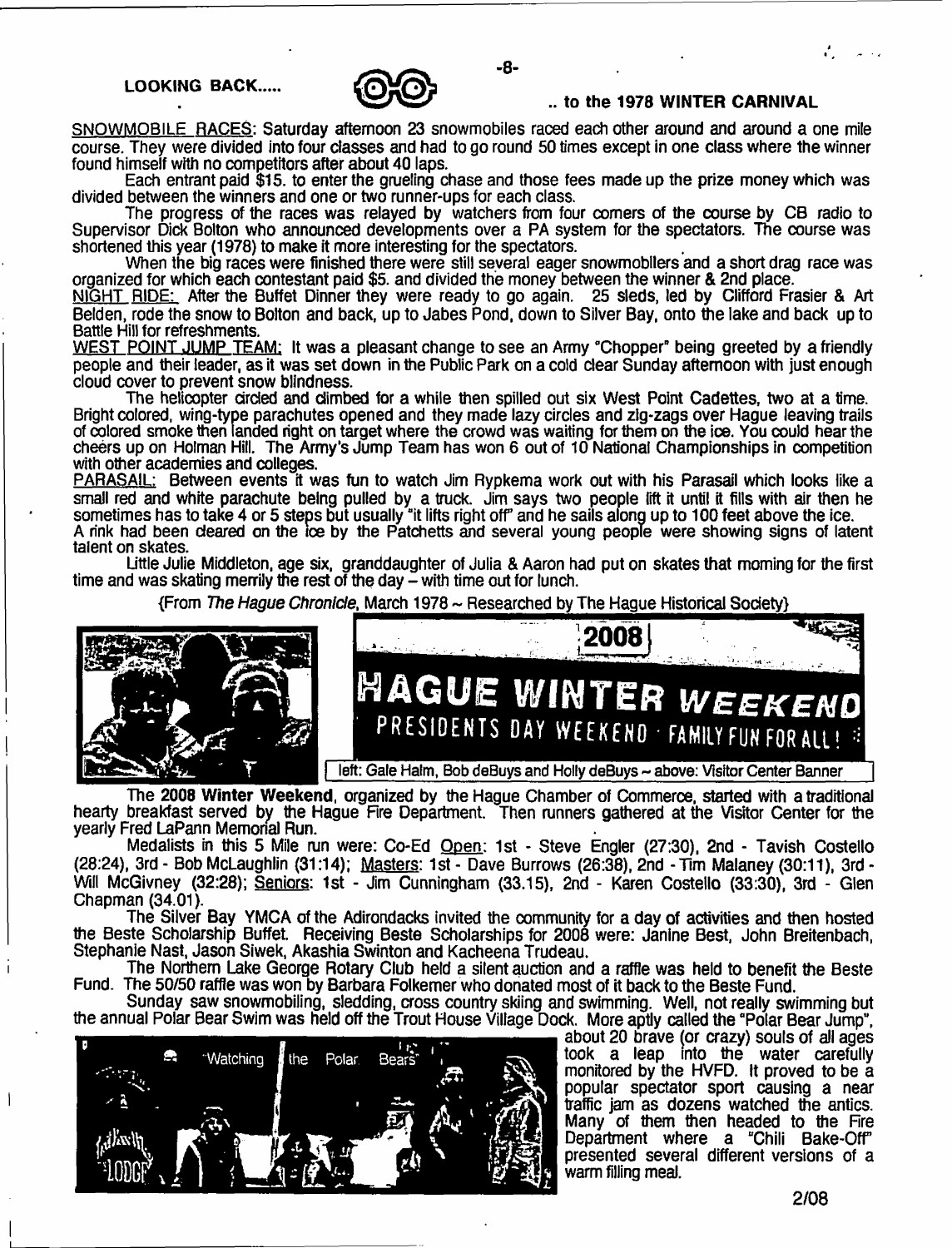# $\mathcal{N}$ ATURE NEWS

# *9y r^fancy Wotton ScarzeHo*

#### **Bats in Graphite**

**Spring, summer and fall, when dusk comes and the last light of day gives way to the indiscernible shadows of the evening, when most of our world is thinking of sleep, a small blrd-like mamma) is just emerging for its daily foray Into the world. With a carnival of swoops and dives and twists and flapping, members of the bat family will, in mid-air, consume thousands of midges, crop pests and mosquitoes In just a few hours. They could be the Little brown bat, Large brown bat, Small-footed bat or the endangered Indiana bat as they feed on flying insects preparing for the breeding season and winter that follows.**

**Indiana bats are one of nine species found in New York, weighing only .2-.3 ounce (6-9 grams) and being Just 2 Inches In length, It is distinguished from its relative, the little brown bat, by its dark gray to grayish-brown fur and pink nose. The little brown bat has brown fur and a dark nose and ears giving it a mask-like leature lacking In the Indiana. In the spring, females will congregate in nursery colonies along the banks of streams or lakes In forested habitat, under the loose bark of dead trees, where in June, a single young Is bom to each female. Capable of flight within a month, they'll spend the rest of the summer and early fall accumulating layers of fat to sustain them during the winter hibernation. In late August or early September, Ihe bats wfll swarm at the cave or mine entrance to mate and then will spend the winter months hibernating in the secluded site where they may congregate In densities of more than 300 per square footl Returning to the same sites for hibernation (called hlbernacula), year after year, there are only eight hibemacula currently known for these bats. One of them Is In Graphite.**

**This Is signillcant for us to note, as the Indiana bat was one of the mammals listed on the original federal Endangered Species list. Additionally, 65% of these bats winter in only seven caves or mines, with nearly one-half the world's population being found in only two caves. The caves and mines are subject to flooding or ceiling collapses, which can and have killed thousands In the past, but the most serious problem for hibernating bats is believed to be disturbances by humans. Bats are very sensitive to noise and light and can be aroused from their sleeping state even by passing cavers. Each time they are awakened, precious energy reserves are depleted ~ too many disturbances and they will not survive the winter.**

 $\overline{\phantom{a}}$ 

**Steps have been taken to help protect the bats from disturbances both natural and human by gating the entrances to the caves and mines. With joint efforts by the NY State DEC, the State's Landowner Incentive Program and the US Hsh & Wildlife Service, particular attention has been given to the site in Graphite where an estimated 180,000 bats spend the winter, including about 200 of the endangered Indiana bats.**

**From the late 1800's to 1920, this mine was the chief source of graphite for the country ~ now it has become a critical site for** hibernating bats! The privately owned mine had been originally gated **by The Nature Conservancy and Bat Conservation International in 1997, but since then several new holes have opened up due to both erosion and Illegal digging and trespass and had to be repaired in June of 2007. The gates allow the bats to pass through and do not Interfere with air circulation, but prevent unauthorized human access to a potentially dangerous and unstable mine, thus protecting both bats and people.**

**Recently the Boston Globe reported that a mysterious Illness is sickening and killing thousands of hibernating bats in New York and Vermont, prompting the writing of this article. Called the "white nose syndrome" because of a flaky white fungus on the nose of many of the sick and dead bats, officials at the NY DEC have determined that as many as 11,000 bats had already died from the disease first discovered In a cave near Albany in January 2007.**

**The sick bats behave oddly, clustering near the entrances to the caves, flying about and crashing into snowbanks when they should be sleeping, thus depleting their stored energy and dying as a result from this behavior and the pneumonia-like symptoms associated with the disease.**

**-9-**

**Scientists are baffled as to the cause and how it is spread, with more than a dozen government and university labs across the country trying to solve the mystery, but all agree that humans may be a factor In spreading the disease as most of the infected populations have been found in caves or mines popular with cavers with the exception of one found recently. Scientists are currently entering winter hibernating caves and mines to draw blood and use thermal cameras to help them determine the status of the bat populations and have asked that cavers avoid caves until more Is known about the disease. They have not extended that request to tourist attractions because so few bats hibernate In places where people regularly visit.**

**A healthy bat has a life expectancy of up to** 31 **years, so I do hope to see many of the little mosquitoeating creatures this spring, and as dusk falls I'll be watching for them to resume their evening forays into the future.**

# **VWEWrtfiER** *Tfortes*

## *9y Joflnne (DeTranco*

#### **Weather Notes- January** 13 **- Feb** 16,**2008**

**COLD, SNOWY, ICY are three appropriate words to describe our weather for the past month. Every few days we have cleaned the walks and driveways. My husband plows snow and reports he has plowed the driveways** 15-16 **times since the season began in December. Over the past thirty days we have accumulated about** 36" **snow, all in small amounts.**



**Since January 13th we have gained about 90 minutes more daylight. Sunrise Is 6:50 AM and sunset is now at 5:26. I did notice that the pussy willows are blooming in my yard.**

**The lake has finally frozen on February 12. It froze 2 other times but broke up. The southern basin has been frozen for some time and fishermen are taking advantage of the opportunity to enjoy some angling.**

**A resident of Sabbath Day Point reported an eagle sighting. The majestic bird swooped down and grabbed a duck swimming in the lake, flying away with its prey. Maybe we need more eagles to lower our duck population. I wonder if the eagles would be Interested In taking a few geese too. Anyone else have any sightings? Email sightings to [jdefranco\\_-lO@yahoo.com](mailto:jdefranco_-lO@yahoo.com).**